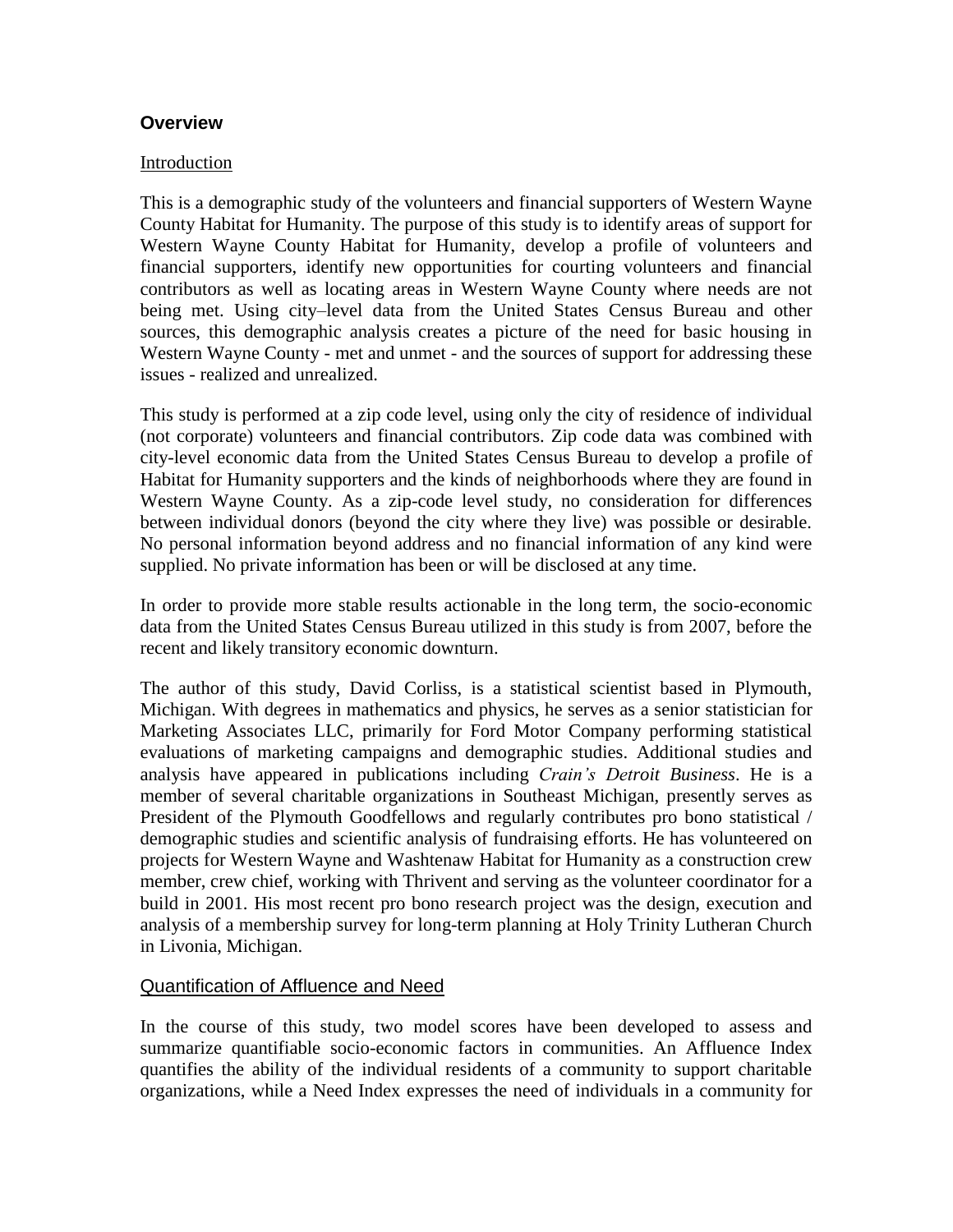this support. The components of the Affluence Index and the Need Index are taken from United States Census Bureau, making them widely available for areas throughout the United States. As the cost of living will vary significantly between different regions of the country, the components of the Affluence and Need Indices should not be used to compare widely separated communities. Within the communities of Western Wayne County, with a fairly uniform cost of living, the Affluence and Need Indices can support a wider understanding which communities are most able to provide charitable support and where it is most needed. This can empower the charitable organization in making better decision regarding the allocation of limited resources and help to direct efforts to recruit volunteers and donors.

# **Community Profiles**

### Donor Communities

Affluent communities with a strong pattern of charitable giving may be termed *Donor Communities*. While a common perception of Donor Communities is simply as a source of revenue, many essential donations beyond the monetary will be found there as well. These communities are primary sources for skilled volunteers in management, finance, marketing, fundraising, project planning and logistics. Small business owners are able to provide skilled construction services and donations in kind such as building materials. Business executives residing in these communities can provide connections to corporate donors.

Because of their affluence, residents of Donor Communities are constantly courted by many different and worthwhile organizations. These residents will be acutely aware of the



competition for charitable dollars and other resources, as many other excellent causes are constantly making their case to this same constituency. In courting donors, Western Wayne County Habitat for Humanity has both great advantages as well as significant disadvantages relative to other charitable organizations. Habitat for Humanity is universally known and respected. The excellent reputation of the organization opens doors to individual, small business, community-based Not-For-Profits such as schools and churches, and corporate donors. However, the common perception is of little need in *Western* Wayne County, with Detroit receiving much of the support that might otherwise go to address the local – and very real – need. Demonstration of this local need to the Western Wayne County constituency is of primary importance to this organization. It should not be overlooked that Detroit Habitat for Humanity receives much national support, while Western Wayne County does not. Further, our eastern neighbor has faced organizational challenges and issues, including a high default rate on mortgages. The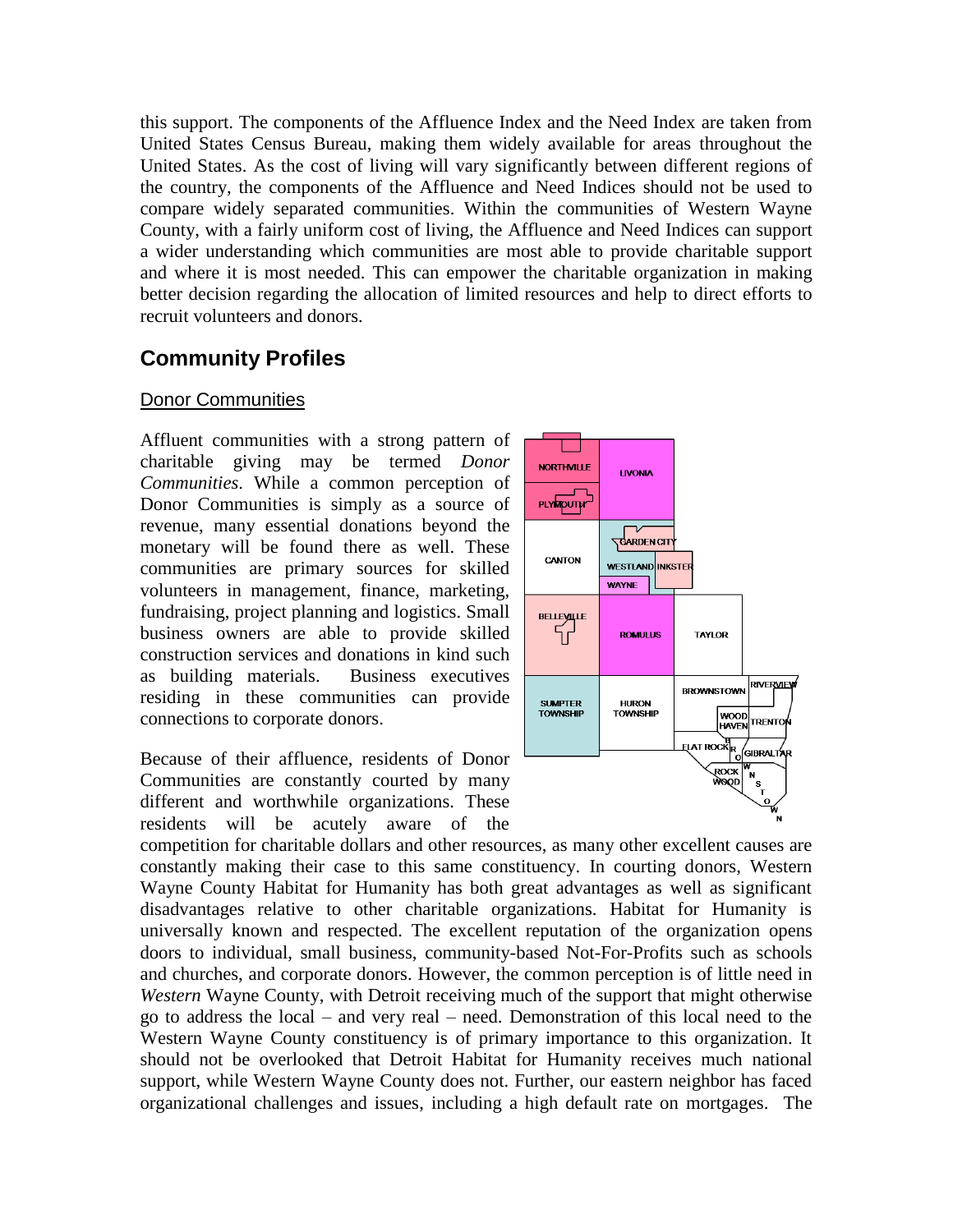organizational strength and reliability of Western Wayne County Habitat for Humanity remains one of its greatest assets in developing support for its work.

In Donor Communities, most volunteers will also contribute financially at some level. Therefore, soliciting financial donations from volunteers will be effective. However, there will always many financial donors who will not be able to volunteer. In these areas, time will always be the most valuable asset and volunteer hours will always be in short supply. Residents of Donor Communities who give this most precious asset will constitute an organization's strongest supporters.

In working with any volunteers, it is essential to solicit *Targeted Commitments*, where the task, requisite skills and time commitment are specified in advance. This is especially important for the residents of Donor Communities whose most precious commodity is their time. For example: asking a CPA for help without providing any specific parameters will often yield nothing. It would likely be much more effective to send a simple note to the President of a local community service and networking organization, requesting that it be announced at a meeting that Western Wayne County Habitat for Humanity is looking for a CPA to put in 8 to 10 hours helping prepare tax documents during the month of January. A visit in person to the meeting would be even more effective. Respect the commitment: don't plan anything else and make no other solicitation at the same time. If you go over the specific of the commitment stated in advance (in the example above, beyond 10 hours or past the  $31<sup>st</sup>$  of January), find somebody else to help. A request for help made in this fashion - especially one made in person - is much more likely to generate positive results.

### Balanced Communities

Balanced Communities will be less affluent than Donor Communities with some visible need. Balanced communities are characterized by having a *roughly equal* amount of charitable support as well as the need for that support. The local sources of support meet the local need. As a result, Balanced communities often do not show a large net outflow of charitable support to other communities, since there is visible local need. Balanced communities will tend to have high employment rates in largely blue collar jobs and High School level education will dominate. These are working, lower middle class communities regarded as poorer by residents of Donor Communities but *not by themselves*.

Despite the presence of some need in Balanced communities, charitable resources tend to be directed instead towards places where the need is still greater. Since there is no substantial flow of institutional charitable support flowing either in or out, Balanced communities can become isolated from many charitable organizations. The minimal presence of Balanced communities on either Donor or Client lists can cause these communities to be overlooked by charitable organizations when developing support.

It should be remembered that the self-perception of Balanced communities is not one of need. Since the residents of Balanced communities will generally see themselves as donors (within appropriate limits), willing to help and wanting to be courted, there is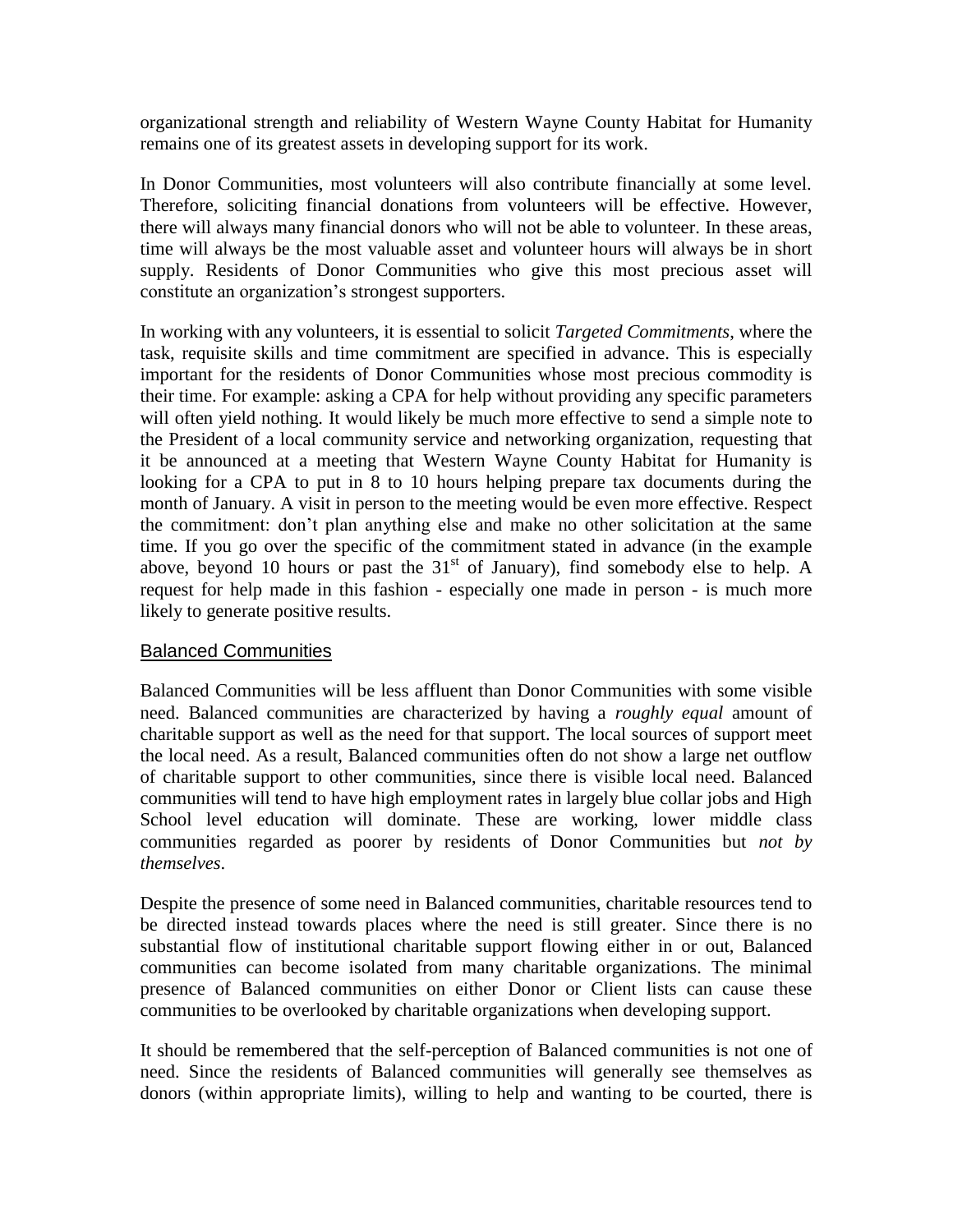great support to be found in Balanced communities. In addition to direct appeals for financial support, skilled volunteers may be sought in Balanced communities. Schools, churches and union locals may offer important points for rallying support.

### Client Communities

Communities where the amount of need significantly exceeds available resources may be termed Client communities. While there is considerable need in Client communities, the most important identifying characteristic is a self-perception of being in need with an expectation of assistance. It is this characteristic that is critical in distinguishing Balanced communities such as Garden City, with their self-perception of being donors, with nearby Client communities Client communities such as Inkster. Purely economic factors may be among the less distinct characteristics of Client communities as sociological factors become more significant. The per capita income may not be that much lower than the lower end of Balanced communities, as Client communities are more characterized by a sharp increase in need rather than a dramatic decrease in resources. Client communities will tend to possess much higher percentages of single parent families and failure rates on standardized school performance tests. In our analysis, the most important single predictor of Client community characteristics is the difference the percentage of families and the percentage of children living below the poverty line. Measuring poverty among children in comparison to poverty in general, this factor derived from U. S. Census Bureau data represents the clearest measure of unaddressed need available in this study.

In contrast to Donor Communities, the residents of Client communities will find time cheap and money dear. As a result, volunteers will be easier to recruit than donors. If an organization focuses all of its attention on raising funds rather than donors, this can create a false impression of a lack of available support: Client communities should be actively courted as a source of volunteers.

## **Donors and Volunteers**

## Donor Profile

The financial contributors to Western Wayne County Habitat for Humanity bear a strong stamp of the affluent communities in the Northwestern corner of Wayne County, with two-thirds of donors residing in Northville, Plymouth, Canton and Livonia. Residents of these communities tend to be affluent, with a median household income of about \$75,000. This allows for considerable disposable income, enabling them to support favorite charities. While affluent, households in these neighborhoods are generally not independently wealthy. They could be described as the *Working Rich*: highly educated with white collar jobs, often in high tech, management or both with many hours spent each week on the job. Consequently, there are many available donors who will able to contribute financially but will find it difficult volunteer. Efforts to find donors, therefore, need to extend beyond the volunteer base into the community at large.

The median age in the primary donor communities for Western Wayne County Habitat for Humanity is 40, above the state (37) and national (35) medians. The majority of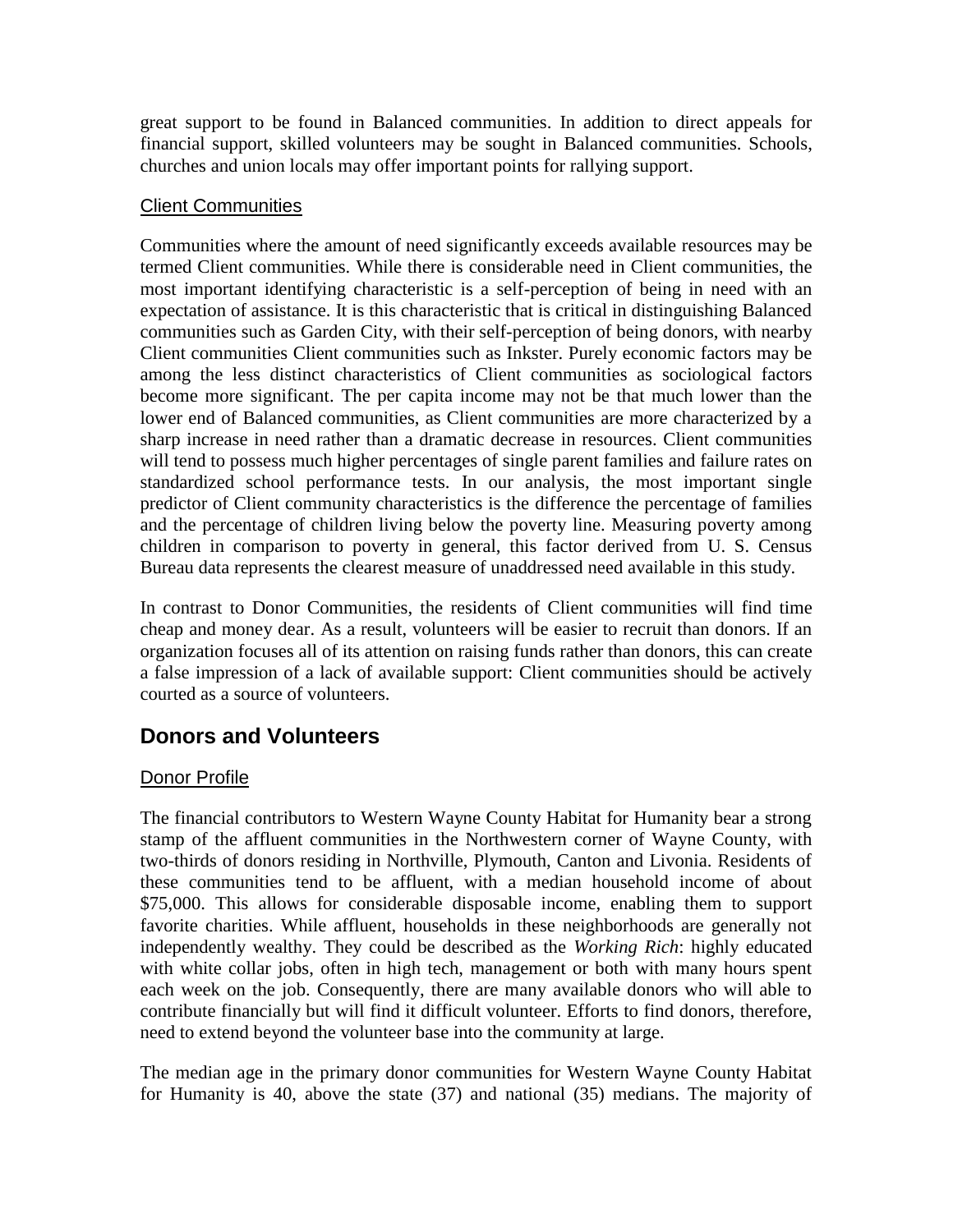donors will be from the "Baby Boomer" generation and the leading edge of "Generation X". While the "Builder" generation – older than "Baby Boomers" and now fairly elderly – tend to respond to charities based on a sense of commitment and responsibility, the subsequent generations that make up the largest part of today's donor and volunteer base are likely to consider and compare a number of charities and look for more clearly enunciated reasons for contributing to a specific organization. The reality of fund raising today is competition for the charitable dollar and, with many charitable dollars available in Northwestern Wayne County, potential donors are courted often. They will be aware of many charities and will respond best to those with a well-established reputation for successful accomplishment on behalf of their cause.

### Volunteer Profile

On the basis of their demographics, volunteers may be divided into two categories: those that resemble financial donors and those that resemble clients. In this study, 71.6% of financial contributors had zip codes from Donor Communities while only 7.9% were from Client Communities. By contrast, 21.2% of volunteers came from Client Communities, surpassing the number from Balanced communities. While a decided majority of volunteers will come from Donor Communities, Balanced and Client Communities should not be overlooked when recruiting volunteers. While many organizational volunteers may come from donor communities, these represent only a small portion of the overall population. Those who recruit other volunteers may be inclined to recruit only within their own communities, significantly diminishing the organization's base of support.

Balanced communities in particular may represent a very underutilized source of volunteer support. Within the Western Wayne County Habitat for Humanity communities, Garden City and Romulus warrant special attention. While Huron and Brownstown Townships along the southern edge of Western Wayne County have the characteristics of a Balanced community on a per-person basis, the small population and lack of city centers in these areas present less of an opportunity for development of support.

# **Going Forward**

## Finding More Donors and Volunteers

The constituency of Western Wayne County Habitat for Humanity reflects its traditional donor base on the northern edge of Western Wayne County much more strongly than its full geographic base. This study indicates that the Downriver communities within the Western Wayne County District may offer a great opportunity from development of the donor and volunteer base. The low poverty rates seen in Gibraltar and Woodhaven mark them in particular as Donor Communities that should be more actively approached by Western Wayne County Habitat for Humanity.